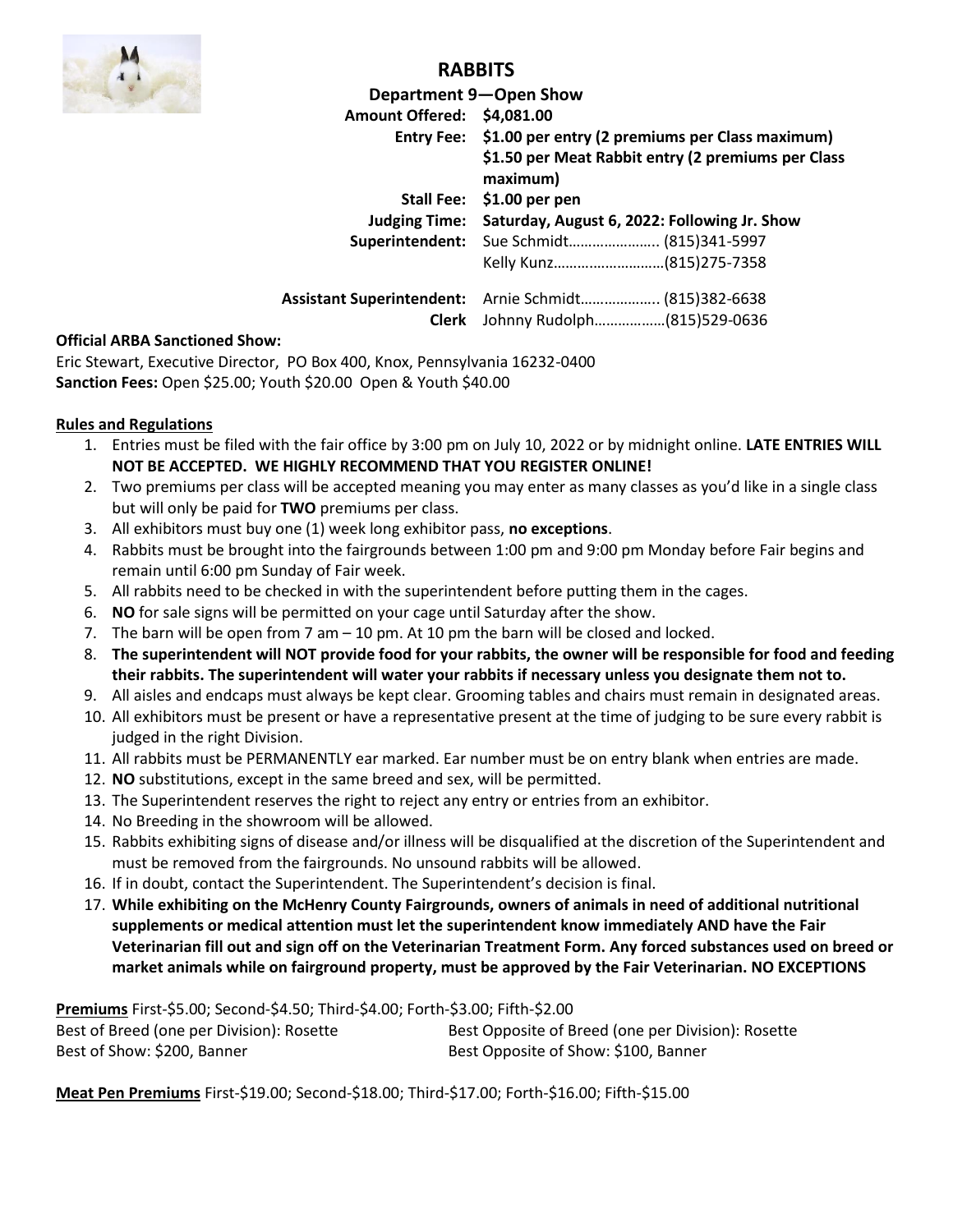### **Class Definitions**

Doe–female rabbit Buck–male rabbit

Senior Buck or Doe–over 8 months of age Senior Buck or Doe–over 6 months of age Intermediate Buck or Doe–6-8 months of age Junior Buck or Doe–less than 6 months of Junior Buck or Doe–less than 6 months of age **Meat Pen**– Pen of 3, 7-10 weeks, 3.5 to 5.5 pounds each

#### **Large Breed Small Breed**

Junior Buck or Doe–less than 6 months of age

| <b>Large Breeds</b>             |                            |                                                       |  |  |
|---------------------------------|----------------------------|-------------------------------------------------------|--|--|
| <b>Division</b>                 | <b>Class</b>               |                                                       |  |  |
| <b>A</b> New Zealand Black      | 1 Senior Buck              | 5 Junior Buck                                         |  |  |
| <b>B</b> New Zealand Broken     | 2 Senior Doe               | <b>6</b> Junior Doe                                   |  |  |
| <b>C</b> New Zealand Blue       | <b>3</b> Intermediate Buck | <b>7</b> Pre-Junior Buck                              |  |  |
| <b>D</b> New Zealand Red        | 4 Intermediate Doe         | 8 Pre-Junior Doe                                      |  |  |
| <b>E</b> New Zealand White      |                            |                                                       |  |  |
| <b>F</b> Palamino               |                            |                                                       |  |  |
| <b>G</b> Satins                 |                            |                                                       |  |  |
| <b>H</b> All Other Large Breeds |                            |                                                       |  |  |
| <b>Small Breeds</b>             |                            |                                                       |  |  |
| <b>Division</b>                 | Class                      |                                                       |  |  |
| I Jersey Wooly                  | 1 Senior Buck              |                                                       |  |  |
| J Dutch                         | 2 Senior Doe               |                                                       |  |  |
| <b>K</b> Mini Lops              | <b>3</b> Junior Buck       |                                                       |  |  |
| L Holland Lops                  | 4 Junior Doe               |                                                       |  |  |
| M Havana                        |                            |                                                       |  |  |
| <b>N</b> Netherland Dwarf       |                            |                                                       |  |  |
| <b>O</b> Mini Rex               |                            |                                                       |  |  |
| P Fuzzy Lop                     |                            |                                                       |  |  |
| Q Thriannta                     |                            |                                                       |  |  |
| <b>R</b> All Other Small Breeds |                            |                                                       |  |  |
| <b>S</b> Meat Rabbits           |                            | 1 Pen of 3; 7-10 weeks between 3.5 to 5.5 pounds each |  |  |